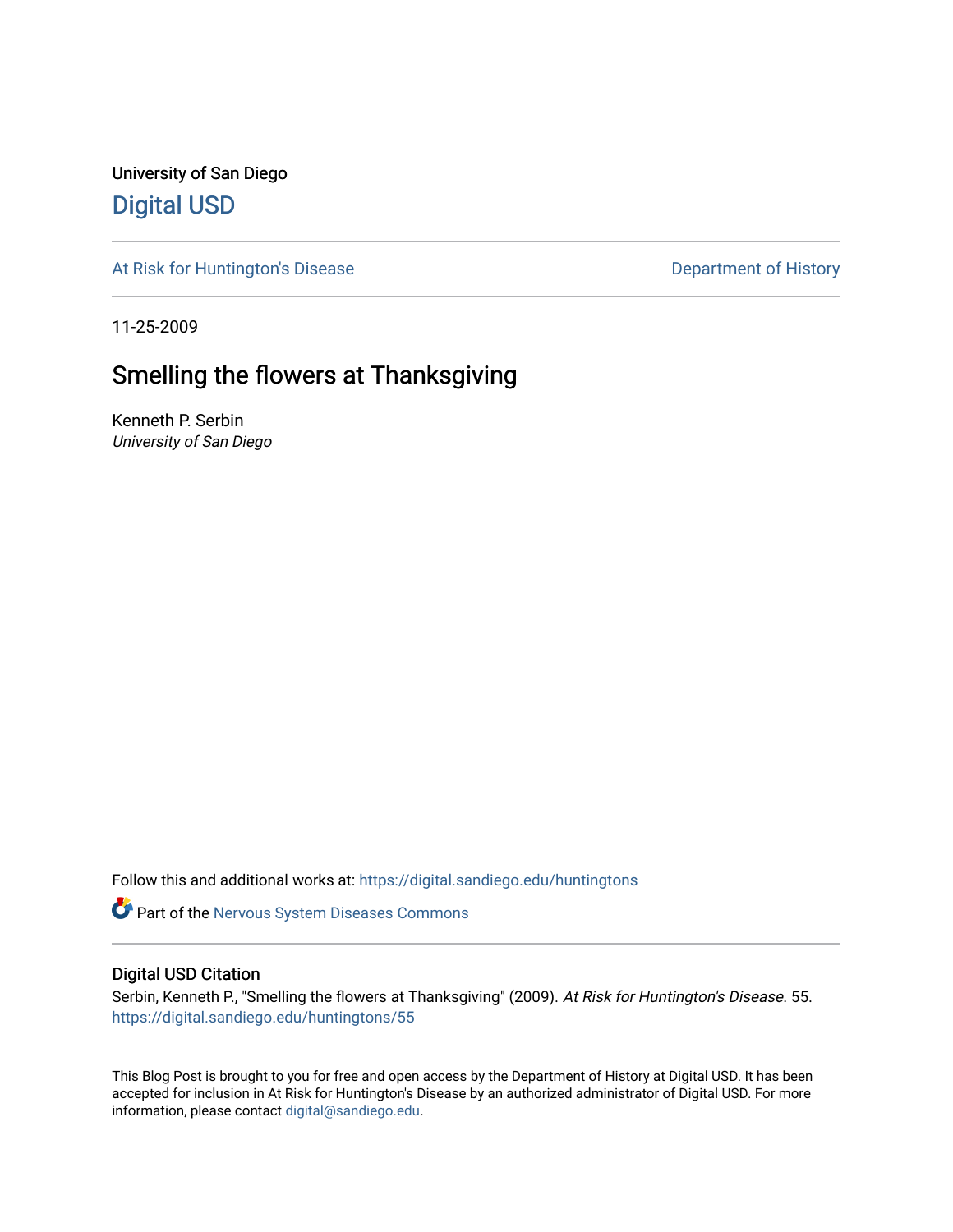# [At Risk for Huntington's Disease](http://curehd.blogspot.com/)

*HD is a genetically caused brain disorder that causes uncontrollable bodily movements and robs people's ability to walk, talk, eat, and think. The final result is a slow, ugly death. Children of parents with HD have a 50-50 chance of inheriting the disease. There is no cure or treatment.*

#### Blog Archive

- $\blacktriangleright$  [2021](http://curehd.blogspot.com/2021/) (12)
- $-2020(16)$  $-2020(16)$  $-2020(16)$
- $2019(19)$  $2019(19)$
- $\blacktriangleright$  [2018](http://curehd.blogspot.com/2018/) (16)
- $2017(14)$  $2017(14)$
- $2016(13)$  $2016(13)$
- $\blacktriangleright$  [2015](http://curehd.blogspot.com/2015/) (24)
- $\blacktriangleright$  [2014](http://curehd.blogspot.com/2014/) (24)
- $\blacktriangleright$  [2013](http://curehd.blogspot.com/2013/) (30)
- $\blacktriangleright$  [2012](http://curehd.blogspot.com/2012/) (26)
- $\blacktriangleright$  [2011](http://curehd.blogspot.com/2011/) (33)
- $\blacktriangleright$  [2010](http://curehd.blogspot.com/2010/) (26)
- $2009(21)$  $2009(21)$
- [►](javascript:void(0)) [December](http://curehd.blogspot.com/2009/12/) (1)
- [▼](javascript:void(0)) [November](http://curehd.blogspot.com/2009/11/) (2) Smelling the flowers at **[Thanksgiving](http://curehd.blogspot.com/2009/11/smelling-flowers-at-thanksgiving.html)** No [time](http://curehd.blogspot.com/2009/11/no-time-for-fear.html) for fear
- [►](javascript:void(0)) [October](http://curehd.blogspot.com/2009/10/) (3)
- [►](javascript:void(0)) [September](http://curehd.blogspot.com/2009/09/) (2)
- $\blacktriangleright$  [August](http://curehd.blogspot.com/2009/08/) (3)
- $\blacktriangleright$  [July](http://curehd.blogspot.com/2009/07/) (3)
- $\blacktriangleright$  [June](http://curehd.blogspot.com/2009/06/) (1)
- $\blacktriangleright$  [May](http://curehd.blogspot.com/2009/05/) (2)
- $\blacktriangleright$  [April](http://curehd.blogspot.com/2009/04/) (4)
- $2008(7)$  $2008(7)$
- $2007(7)$  $2007(7)$
- $2006(4)$  $2006(4)$
- $\blacktriangleright$  [2005](http://curehd.blogspot.com/2005/) (17)

#### About Me **GENE [VERITAS](https://www.blogger.com/profile/10911736205741688185)**

View my [complete](https://www.blogger.com/profile/10911736205741688185) profile

#### HD Links

[Huntington's](http://www.hdsa.org/) Disease Society of America [International](http://www.huntington-assoc.com/) Huntington **Association** [Huntington's](http://hddrugworks.org/) Disease Drug **Works** 

#### WEDNESDAY, NOVEMBER 25, 2009

#### Smelling the flowers at Thanksgiving

Thanksgiving is a time to slow down and reflect on all the good in our lives.

As I wonder about when I will follow in my deceased mother's footsteps and develop Huntington's disease, one thing I am most grateful for is the opportunity to spend time with my nine-year-old daughter.

She is our "miracle baby"; she tested negative for HD while still in the womb.

One of the keys to life – and especially to living with a gene-positive status for a devastating brain disease – is seizing the moment. Each moment is unique and will not return.

We must smell the roses – but also appreciate many other kinds of lovely scents and scenes nature and our lives have to offer.



One recent afternoon I decided to surprise my daughter by taking her to the San Diego Botanic Garden. The pictures you see here are hers.

My daughter loves seeds and plants. Shortly after she started to walk, at around ten months, I started to take her to a local park. There she discovered all kinds of plant parts to collect. I was her assistant. She learned to make "soup" with these interesting ingredients. Often we had to bring everything home for her to keep.

Two years ago I helped her with her first science fair project. She planted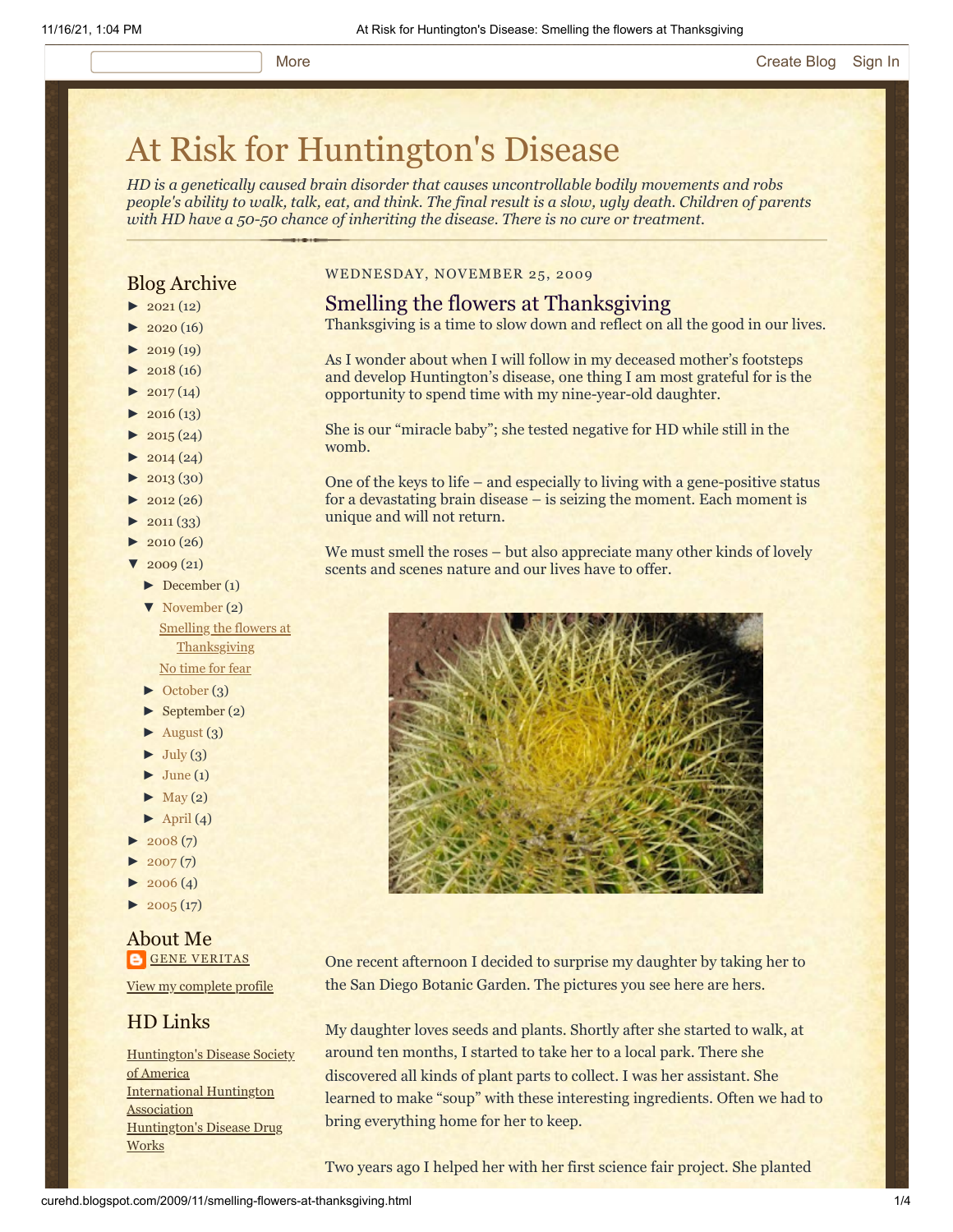[Huntington's](http://www.hdlighthouse.org/) Disease **Lighthouse Hereditary Disease [Foundation](http://www.hdfoundation.org/)** [Huntington's](http://www.hdac.org/) Disease Advocacy Center Thomas [Cellini Huntington's](http://www.ourtchfoundation.org/) **Foundation** HDSA [Orange](http://www.hdsaoc.org/) County (CA) **Affiliate** HD Free with [PGD!](http://www.hdfreewithpgd.com/) [Stanford](http://www.stanford.edu/group/hopes/) HOPES Earth Source [CoQ10,](http://www.escoq10.com/) Inc.

### HD Blogs and Individuals

Chris Furbee: [Huntingtons](http://www.huntingtonsdance.org/) Dance Angela F.: Surviving [Huntington's?](http://survivinghuntingtons.blogspot.com/) Heather's [Huntington's](http://heatherdugdale.angelfire.com/) Disease Page

#### 11/16/21, 1:04 PM **At Risk for Huntington's Disease: Smelling the flowers at Thanksgiving** 11/16/21, 1:04 PM

seeds and measured and graphed the growth rate of several species. This past year she studied pollution flowing into the Tijuana Estuary and the Pacific Ocean.



These days we still bring home sticks, pine cones, petals, and her beloved seeds.

I sometimes tell her she's going to be a botanist.

For many years, my wife and I didn't talk about our daughter's genetic test. After worrying so much about HD's impact in so many aspects of our lives, we wanted to enjoy her without the disease's ugly possibilities marring the one area of our life that was normal.



Lately, though, as she has matured, the consequences of our decision to have her tested have become powerfully present. *She is free from HD.*

A couple days ago my wife recalled how, before the genetic test, she had often felt the baby's kicks and wondered whether we would continue with the pregnancy. Had she tested positive, we would have contemplated an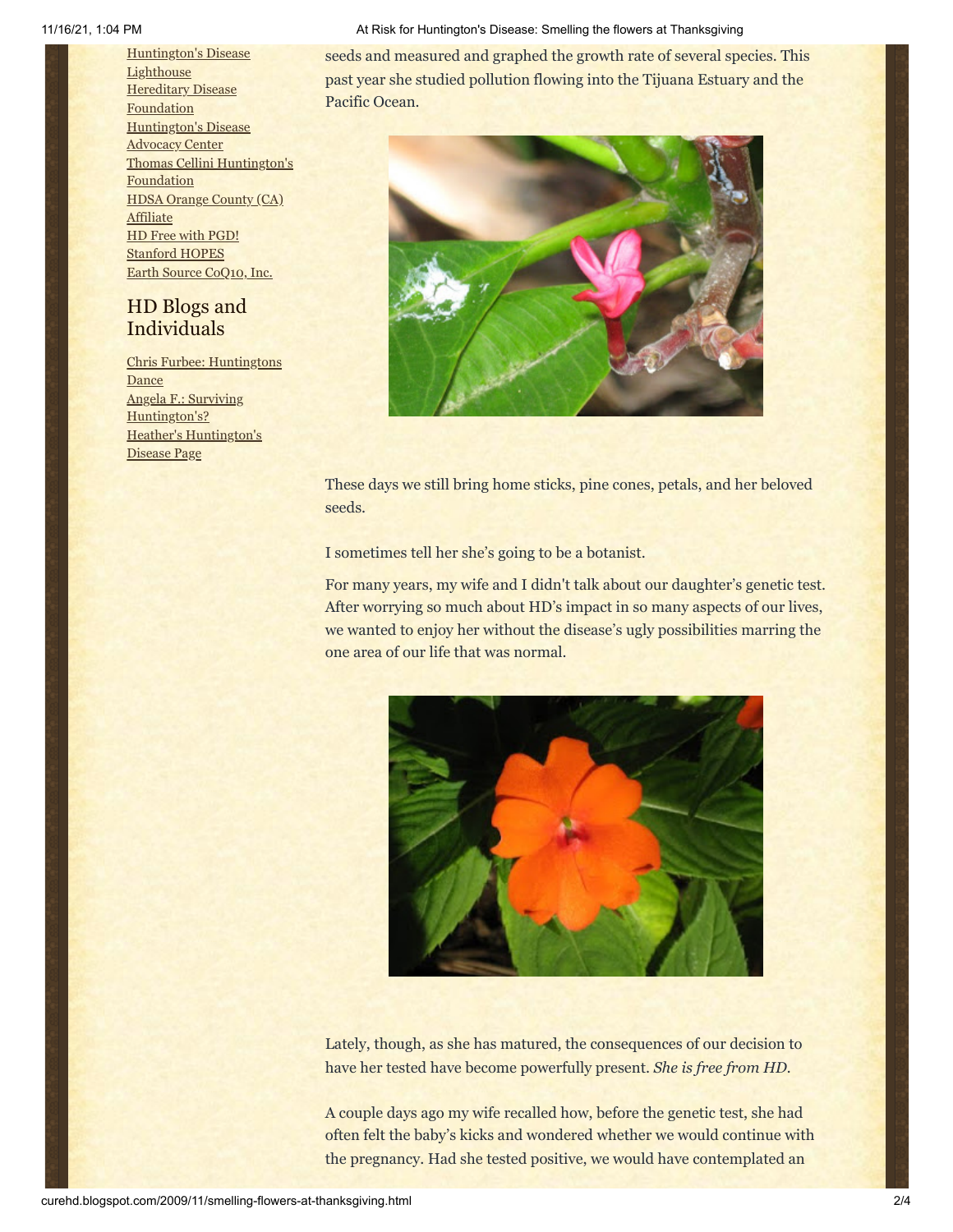11/16/21, 1:04 PM **At Risk for Huntington's Disease: Smelling the flowers at Thanksgiving** 41/16/21, 1:04 PM

abortion, which we oppose on moral grounds but recognize as necessary in some cases.



Now, as she flowers like the beautiful plants that she loves to photograph, our daughter will soon start learning about her father's gene-positive status.

Perhaps her budding interest in nature will help her comprehend and accept my own biological reality.

But that story is for another day. For now, I want to enjoy her photographs and her own beautiful life.



Posted by Gene [Veritas](https://www.blogger.com/profile/03599828959793084715) at [9:46](http://curehd.blogspot.com/2009/11/smelling-flowers-at-thanksgiving.html) PM **M M M B H M** 

#### 1 comment:



**[Confessions of a Mother, Lawyer & Crazy Woman](https://www.blogger.com/profile/18328760054648644568) said...**

Hello - What a lovely post. I wanted to stop by and tell you I appreciate your blog. My father was just diagnosed w/ HD and